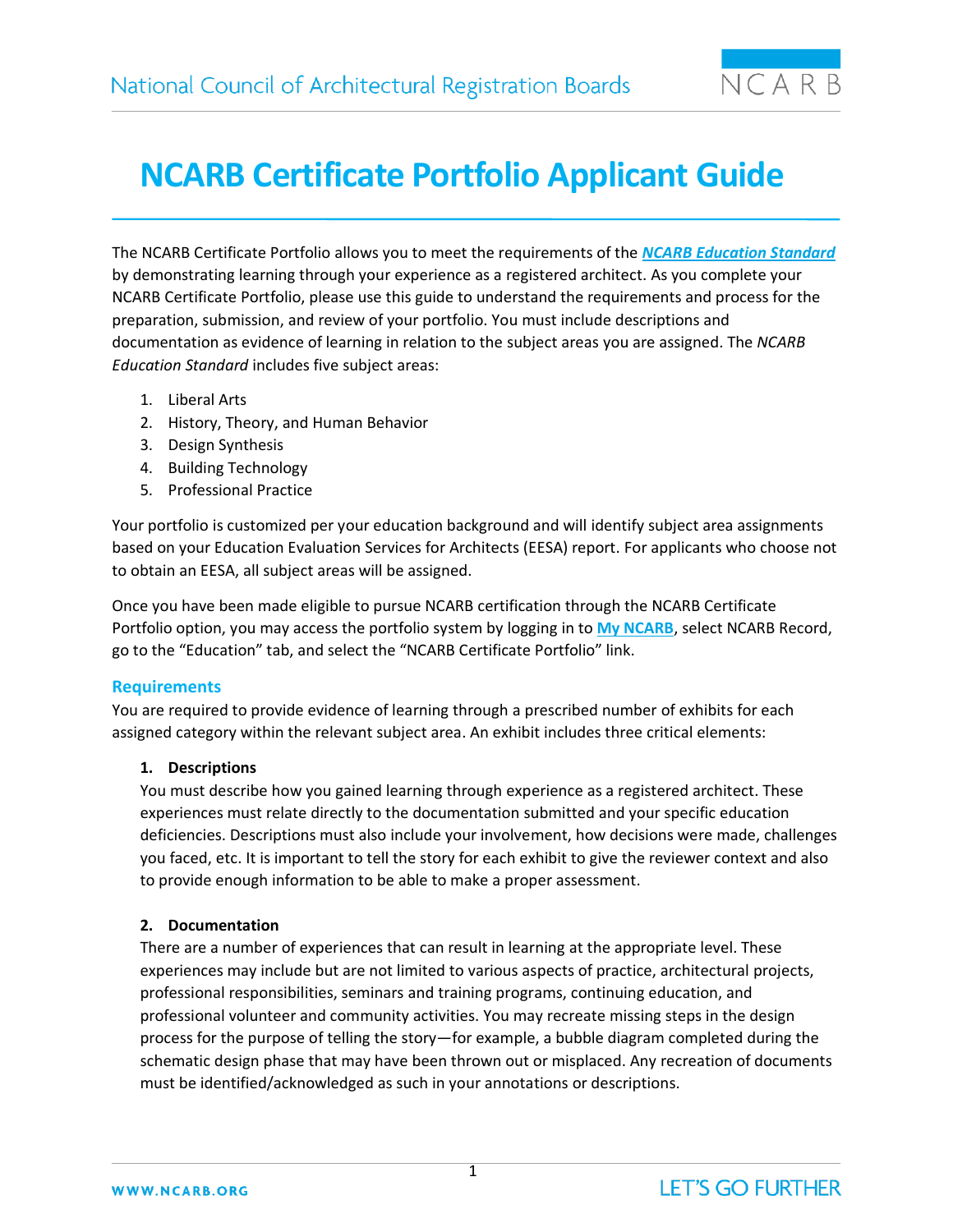

#### **3. Annotation**

You must annotate your documentation. Portfolios without annotation will be returned for revision. The purpose of annotation is to:

- Explain personal experience and involvement with a specific aspect of a project
- Point out key aspects of a specific document
- Highlight critical areas of design and decision-making or problem resolution
- Summarize key points of the document relative to the description

#### Example 1:

| Cast-in-place concrete<br>superstructure provides for longest<br>structure life with minimal long term<br>$\circ$<br>maintenance. Separation of<br>aesthetic skin allows for easier future<br>÷.<br>expansion and/or modification of<br>deck design to accommodate future<br>conditions & needs | New parking deck design classified as an "open" deck<br>structure-greater than 20% net clear exterior surface open<br>$\infty$<br>area required. This eliminates requirements for supplemental<br>mechanical ventilation for main deck, allows for increased<br>natural daylighting contributions to decrease supplemental<br>lighting load and/or operation, provides greater visibility into &<br><b>EEE</b><br>out of deck to enhance security & visual wayfinding &<br>decreases the requirements for supplemental life-safety |
|-------------------------------------------------------------------------------------------------------------------------------------------------------------------------------------------------------------------------------------------------------------------------------------------------|------------------------------------------------------------------------------------------------------------------------------------------------------------------------------------------------------------------------------------------------------------------------------------------------------------------------------------------------------------------------------------------------------------------------------------------------------------------------------------------------------------------------------------|
| Precast concete panelized exterior<br>$-0$<br>"skin" supported by cast-in-place<br>49<br>concrete main structure allows for<br>customization of exterior aesthetic<br>design to compliment adjacent<br>48<br>campus architecture                                                                | related structure rated construction and fire suppression<br>systems. A blending of exterior design aesthetic detailing &<br>materials were utilized to help disguise the structure from<br>appearing as a traditional parking deck & complimenting<br>y y gy gy gy<br>adjacent existing campus architecture<br>Rendered Sketchup 3D Model                                                                                                                                                                                         |
| <b>Typical Wall Section</b>                                                                                                                                                                                                                                                                     | Precast concrete panelized<br><b>Precast panelized</b><br>exterior "skin" - shading helps to<br>vertical circulation tower<br>delineate individual panel<br>configurations<br>$-7479$<br>$+3377$<br>$+157$<br>$+821$<br>$+62$<br>$+12.1$                                                                                                                                                                                                                                                                                           |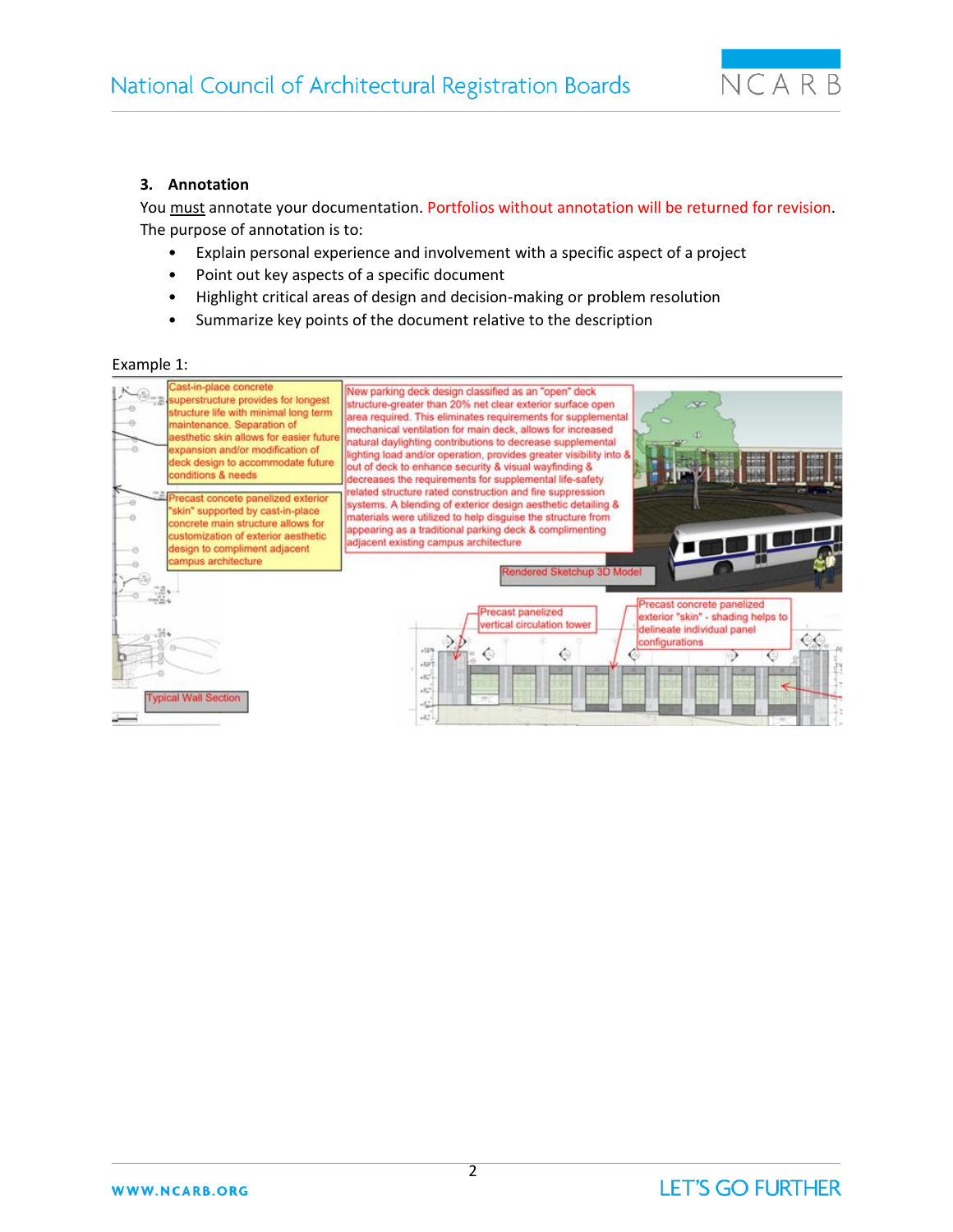# National Council of Architectural Registration Boards



#### Example 2:



Your exhibits should be prepared with close reference to category definitions, which are conveniently located within the portfolio template. For each exhibit, you are required to answer these questions as part of your description:

> • Explain how your exhibit demonstrates competency in the assigned category. What did you learn from the exhibit?

#### **Selecting Projects**

Each exhibit must be linked to a single project or activity. However, a project or activity can be linked to multiple exhibits. While you can include multiple projects and activities per category, keep in mind there is a recommended minimum number of exhibits for each category.

All uploaded documents must be annotated. Annotation facilitates the review process by pointing out key aspects of a specific document, highlighting areas of design and decision-making, and emphasizing elements of your description relative to the category. Adding labels to drawings is NOT sufficient annotation. You may only upload documents in PDF format, so be sure to add your annotation to the documents prior to uploading them to your portfolio.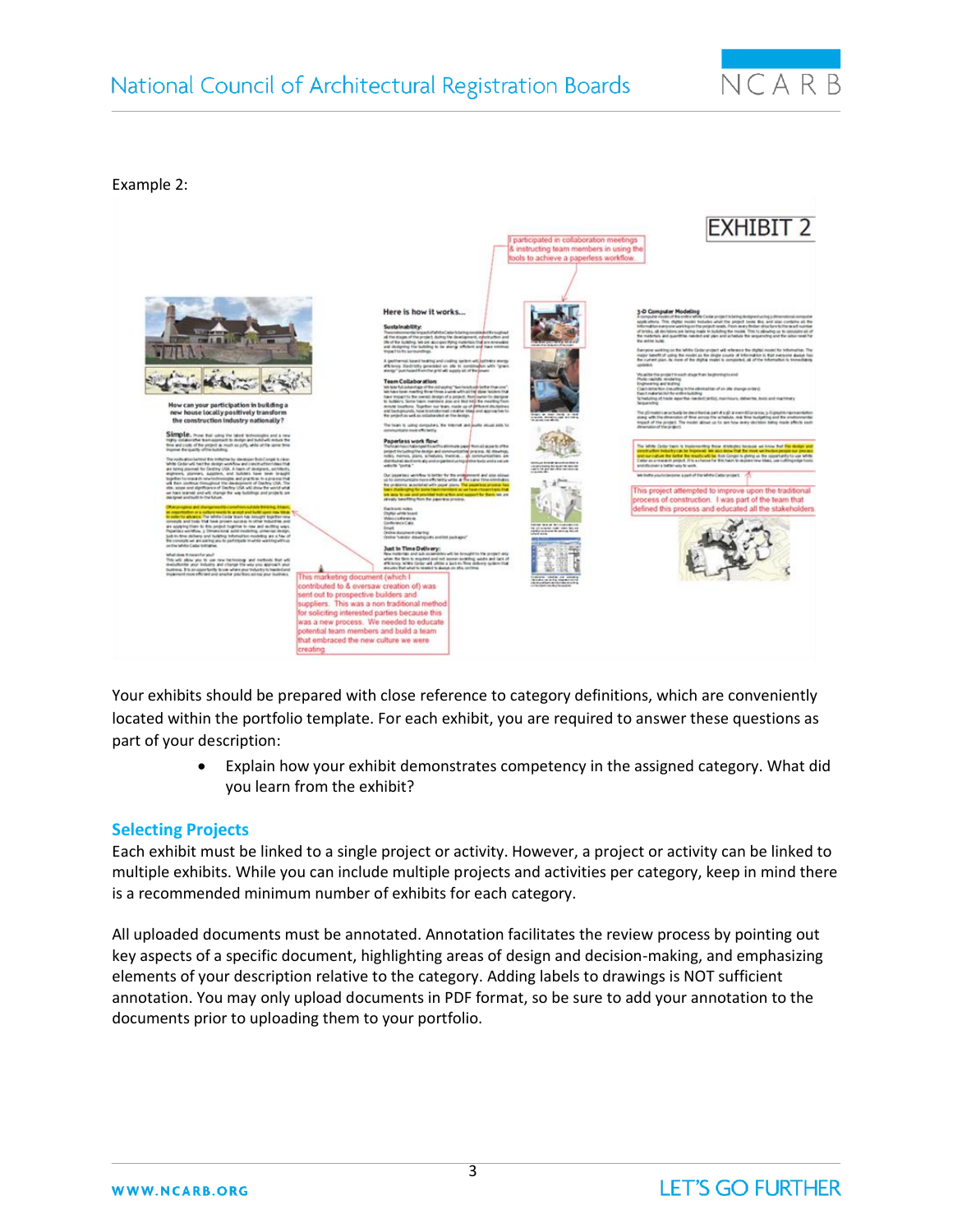$NCARB$ 

Due to the typically collaborative nature of architectural projects, it is important for you to clarify your specific individual responsibilities for projects that are the result of a team effort. It is important that you do not rely upon a title alone, such as "Project Architect," or a single statement of authorship as evidence of your level of responsibility for a project.

#### **Please Note:**

Your portfolio may only include projects completed post-licensure for the project duration. Projects outside of your jurisdiction(s) of registration must have been completed under the supervision of an architect licensed in that jurisdiction. All projects must be completed and/or built in a U.S. jurisdiction. You may not use projects completed or built outside of the United States to demonstrate learning as an architect registered in the United States.

#### **Quality Over Quantity**

Each category has a recommended minimum number of exhibits, and each subject area has a maximum number of total exhibits. For example, the recommended minimum number of exhibits for Structural Systems is three, and the maximum number of exhibits for the Building Technology subject area is 34. You may submit less or more than the recommended minimum number of exhibits; however, all submitted exhibits must directly relate to the subject area category and demonstrate learning in the assigned area. Exhibits that do not fully demonstrate competency in the assigned subject area category will be returned for revision.

#### **Suggested Documents**

Each category includes a list of suggested documents (see pages 5-14) to use for preparation of your exhibits. You are not limited to this list; however, you are required to provide evidence of learning through descriptions and supporting documents to address each assigned subject area category. All supporting documents must be annotated to:

- Explain your personal experience and involvement with a specific aspect of a project
- Point out key aspects of a specific document
- Highlight critical areas of design and decision-making or problem resolution
- Summarize key points of the document relative to the project description.

#### **Portfolios without annotations will be returned for revision.**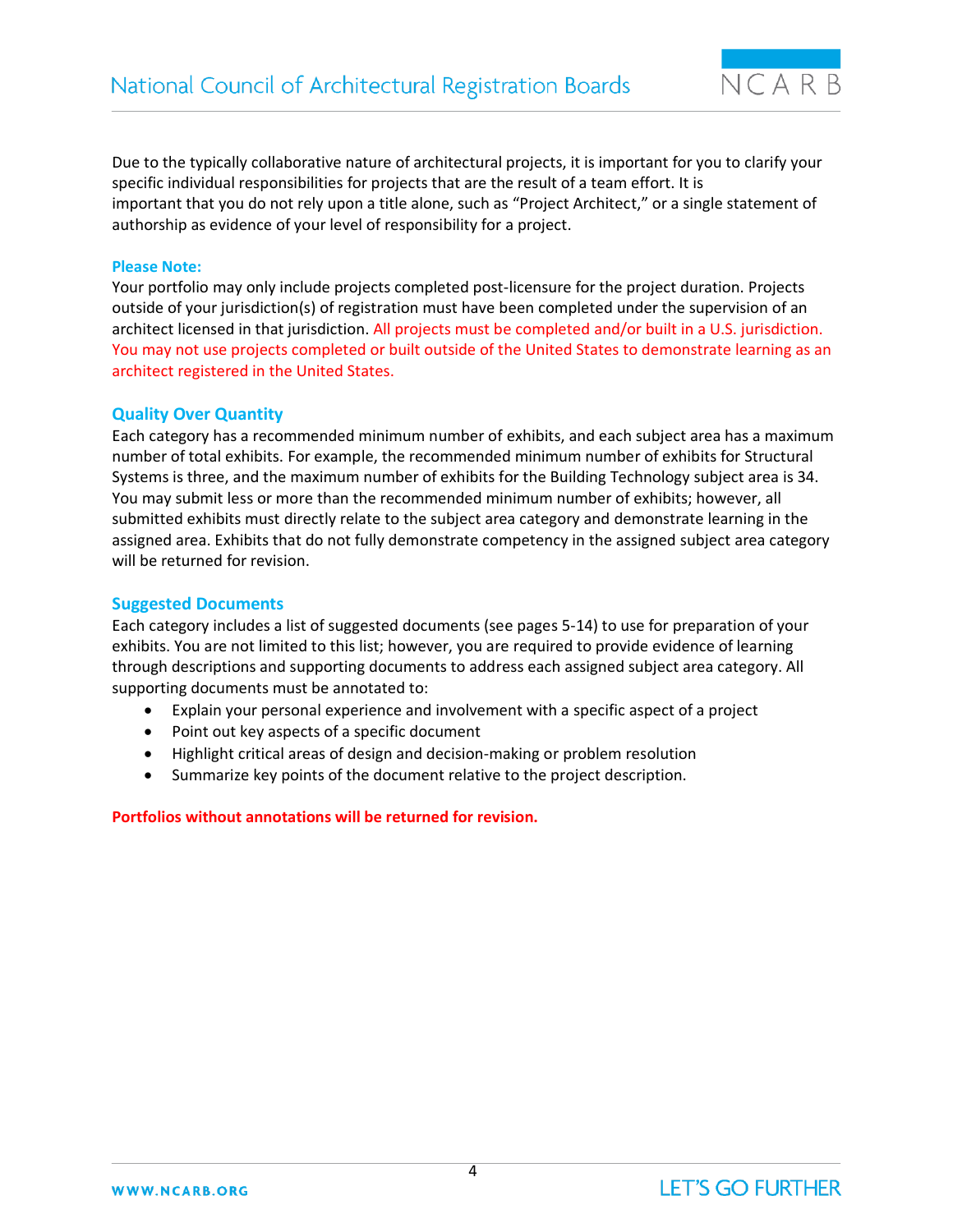

| <b>Liberal Arts</b>            |                                                                                       |      |                                                                                                                                                                                                                                                                                                                                                                                                                                                                                                                                                                                                                                                                                                                                                             |  |  |
|--------------------------------|---------------------------------------------------------------------------------------|------|-------------------------------------------------------------------------------------------------------------------------------------------------------------------------------------------------------------------------------------------------------------------------------------------------------------------------------------------------------------------------------------------------------------------------------------------------------------------------------------------------------------------------------------------------------------------------------------------------------------------------------------------------------------------------------------------------------------------------------------------------------------|--|--|
|                                | Note: Exhibits submitted in this subject area do not need to be architecture-related. |      |                                                                                                                                                                                                                                                                                                                                                                                                                                                                                                                                                                                                                                                                                                                                                             |  |  |
| Category                       | Min.                                                                                  | Max. | <b>Suggested Documents</b>                                                                                                                                                                                                                                                                                                                                                                                                                                                                                                                                                                                                                                                                                                                                  |  |  |
| Communication<br><b>Skills</b> | 3                                                                                     |      | Exhibits in Communication Skills must demonstrate applicant's correct written use<br>of the English language. All supporting documents must meet annotation<br>requirements listed in the guidelines. There are various documents that may<br>demonstrate learning in this category including, but not limited to the following:<br>Official project-related correspondence<br>٠<br>Project proposals<br>$\bullet$<br>Reports or articles substantially authored by applicant<br>٠<br>Architectural building program<br>$\bullet$<br>Written and graphic presentation authored by applicant<br>$\bullet$<br>Basis of design describing design included with applications for design<br>$\bullet$<br>award programs<br>Written design narrative<br>$\bullet$ |  |  |
| Humanities and<br>Arts         | $\overline{2}$                                                                        |      | Exhibits in Humanities & Arts must demonstrate learning related to humanities<br>and arts. All supporting documents must meet annotation requirements listed in<br>the guidelines. There are various documents that may demonstrate learning in<br>this category including, but not limited to the following:<br>Travel report with graphic documentation articulating lessons learned<br>$\bullet$<br>Research reports on project context (including graphic documentation)<br>٠<br>Candidate-created artwork including narrative of creative process<br>$\bullet$<br>Video and/or photography journals articulating learning opportunities                                                                                                                |  |  |
| Mathematical<br>Sciences       | $\overline{2}$                                                                        |      | Exhibits in Mathematical Sciences must include mathematical calculations. All<br>supporting documents must meet annotation requirements listed in the<br>guidelines. There are various documents that may demonstrate learning in this<br>category including, but not limited to the following:<br>Structural load analysis / calculations<br>Building egress / travel distance analysis<br>Construction cost estimate<br>BOMA or equivalent rentable / usable floor area calculations<br>Zoning analysis (FAR calculations, lot coverage, parking, etc.)<br>Value engineering study<br>Occupancy load calculations                                                                                                                                         |  |  |
| <b>Natural Sciences</b>        | $\overline{2}$                                                                        |      | Exhibits in Natural Sciences must pertain to scientific evaluation or analysis. All<br>supporting documents must meet annotation requirements listed in the<br>guidelines. There are various documents that may demonstrate learning in this<br>category including, but not limited to the following:<br>Application of geotechnical report in design<br>Materials research                                                                                                                                                                                                                                                                                                                                                                                 |  |  |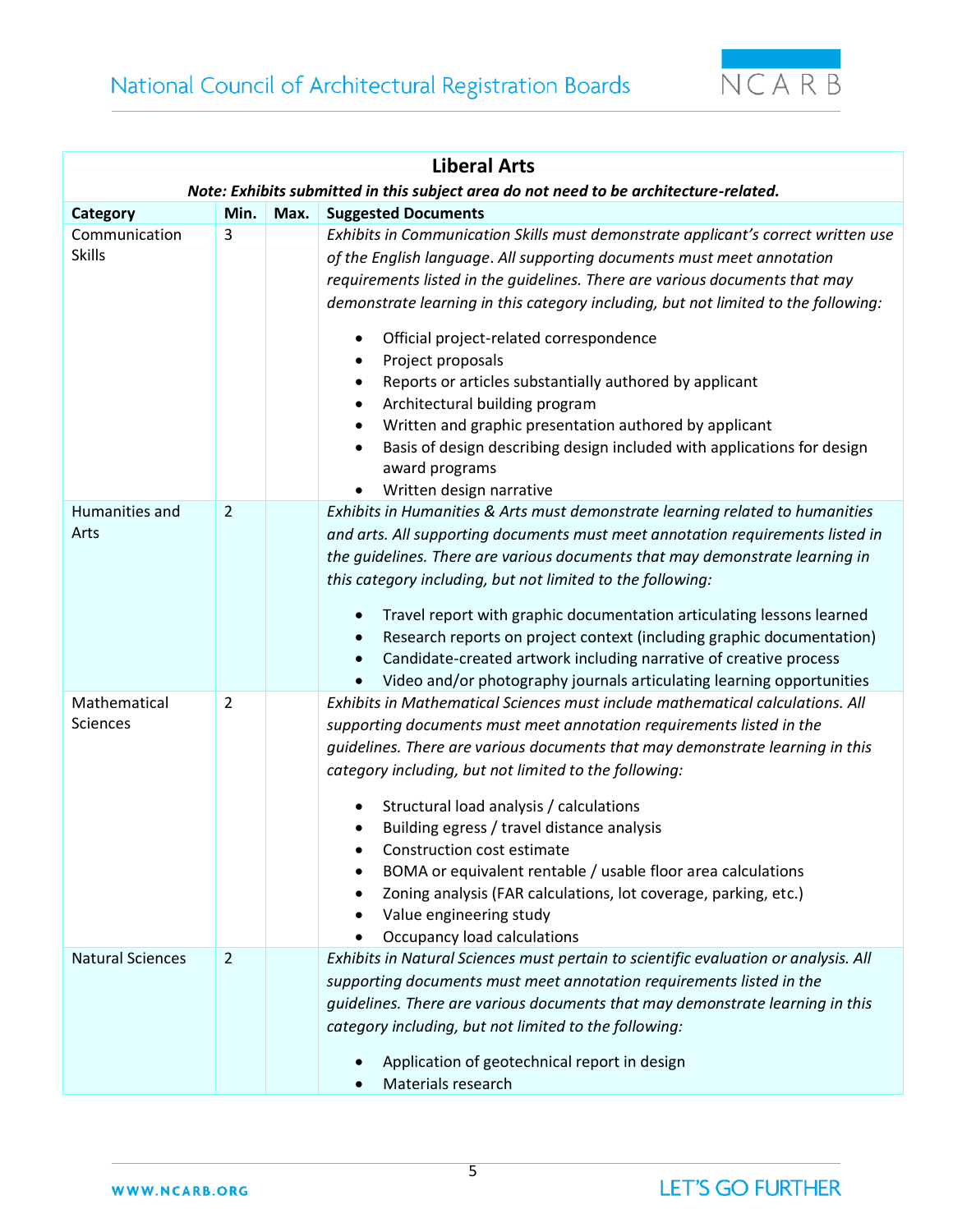

|                       |    |    | Presentations narrating project design in response to natural science<br>$\bullet$<br>factors<br>Plant selection for the environment/climate<br>$\bullet$<br>Wetlands analysis and management<br>$\bullet$<br>Storm water management design<br>$\bullet$<br>Solar orientation analysis/daylighting/wind<br>$\bullet$<br>Building envelope hygrothermal analysis<br>$\bullet$                                                                                                                                                                                                                                                                                                                                                                                            |
|-----------------------|----|----|-------------------------------------------------------------------------------------------------------------------------------------------------------------------------------------------------------------------------------------------------------------------------------------------------------------------------------------------------------------------------------------------------------------------------------------------------------------------------------------------------------------------------------------------------------------------------------------------------------------------------------------------------------------------------------------------------------------------------------------------------------------------------|
| Social Sciences       | 2  |    | Exhibits in Social Sciences must address response to social needs. All supporting<br>documents must meet annotation requirements listed in the guidelines. There are<br>various documents that may demonstrate learning in this category including, but<br>not limited to the following:<br>Zoning presentations/review<br>$\bullet$<br>Evidence of active participation in community service project<br>$\bullet$<br>Site selection studies (community, access, orientation, historical context,<br>$\bullet$<br>climate, etc.)<br>Project documentation reflecting relationship to social needs<br>$\bullet$<br>Travel report with graphic documentation articulating lessons learned<br>$\bullet$<br>Project master planning addressing community needs<br>$\bullet$ |
| <b>Total Exhibits</b> | 11 | 15 |                                                                                                                                                                                                                                                                                                                                                                                                                                                                                                                                                                                                                                                                                                                                                                         |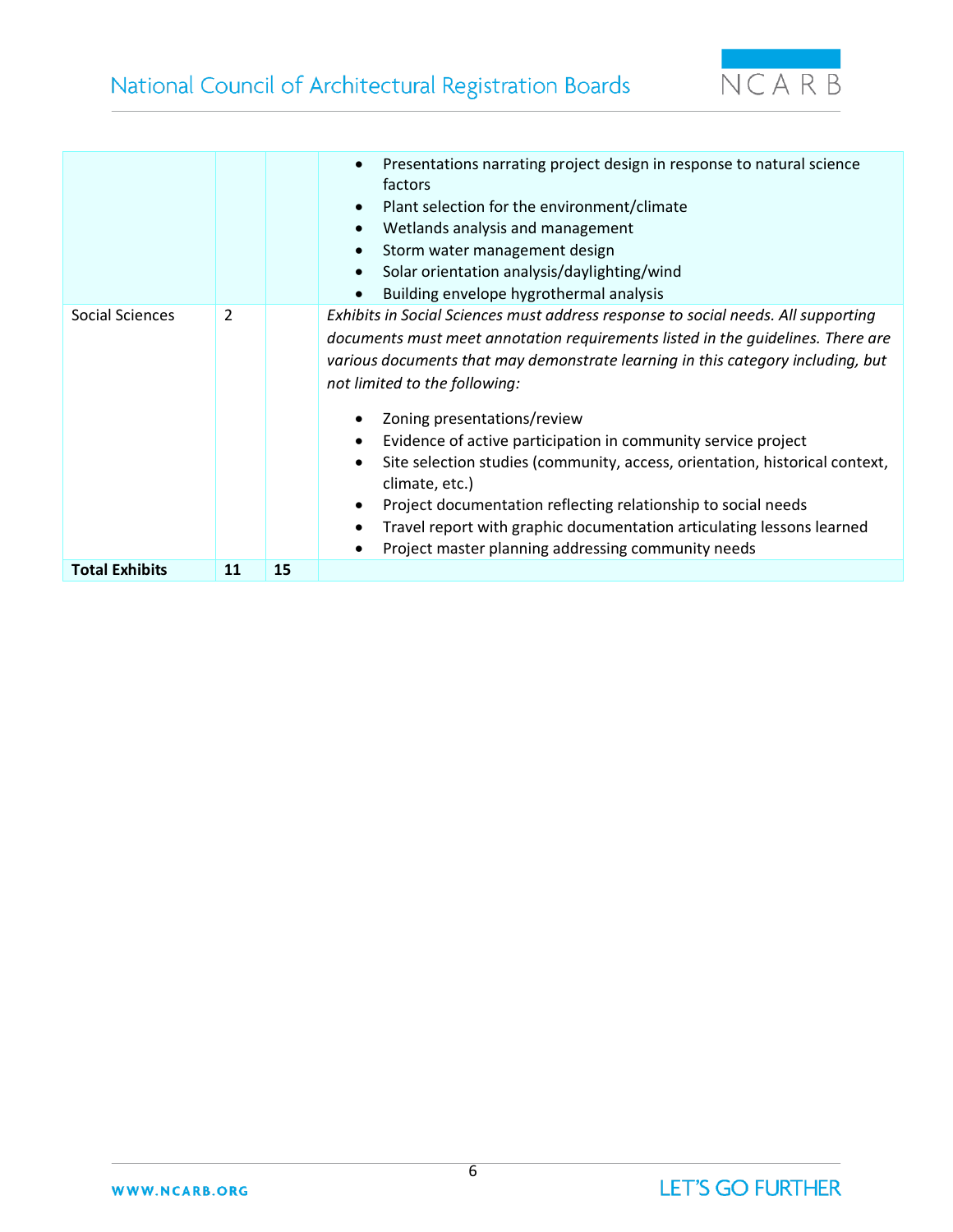

| History, Theory, and Human Behavior      |                  |      |                                                                                                                                                                                                                                                                                                                                                                                                                                                                                                                                                                                                                                                                                                                                                                                                                                                                                          |  |  |
|------------------------------------------|------------------|------|------------------------------------------------------------------------------------------------------------------------------------------------------------------------------------------------------------------------------------------------------------------------------------------------------------------------------------------------------------------------------------------------------------------------------------------------------------------------------------------------------------------------------------------------------------------------------------------------------------------------------------------------------------------------------------------------------------------------------------------------------------------------------------------------------------------------------------------------------------------------------------------|--|--|
| Category                                 | Min.             | Max. | <b>Suggested Documents</b>                                                                                                                                                                                                                                                                                                                                                                                                                                                                                                                                                                                                                                                                                                                                                                                                                                                               |  |  |
| History and<br>Theory of<br>Architecture | 3                |      | Exhibits in History and Theory of Architecture must demonstrate applicant's<br>understanding of the history and/or theory of architecture. All supporting documents<br>must meet annotation requirements listed in the guidelines. There are various documents<br>that may demonstrate learning in this category including, but not limited to the<br>following:<br>Evidence of active participation in historical building societies<br>Travel report with graphic documentation articulating lessons learned<br>$\bullet$<br>Reports or articles substantially authored by applicant (buildings, sites, theory,<br>etc.)<br>Application for historical building or landmark status<br>Documentation of research conducted on project site from a cultural or<br>historical perspective                                                                                                 |  |  |
| History and<br>Theory of<br>Urbanism     | 3                |      | Exhibits in History and Theory of Urbanism must demonstrate applicant's understanding<br>of the history and/or theory of urbanism. All supporting documents must meet<br>annotation requirements listed in the guidelines. There are various documents that may<br>demonstrate learning in this category including, but not limited to the following:<br>Evidence of active participation in urban planning project<br>٠<br>Documentation of research conducted on urbanism from a historical perspective<br>Travel report with graphic documentation articulating lessons learned<br>Reports or articles substantially authored by applicant (cities, sites, theory, etc.)<br>Urban renewal studies/analyses                                                                                                                                                                            |  |  |
| Human<br>Health and<br>Behavior          | 3                |      | Exhibits in Human Health and Behavior must demonstrate applicant's response to human<br>health and behavior issues. All supporting documents must meet annotation<br>requirements listed in the guidelines. There are various documents that may demonstrate<br>learning in this category including, but not limited to the following:<br>Post occupancy evaluation<br>Documentation demonstrating an understanding of the principles of cultural<br>diversity<br>Site/building design (accessibility, circulation, security, etc.)<br>$\bullet$<br>Space planning/furniture design and layout responding to human behavior<br>Document demonstrating knowledge of ergonomics<br>Evidence-based design report<br>Project commissioning report<br>٠<br>Urban renewal studies/analyses<br>Planning/zoning presentation<br>Evidence of active participation on a planning/zoning commission |  |  |
| <b>Total</b><br><b>Exhibits</b>          | $\boldsymbol{9}$ | 13   |                                                                                                                                                                                                                                                                                                                                                                                                                                                                                                                                                                                                                                                                                                                                                                                                                                                                                          |  |  |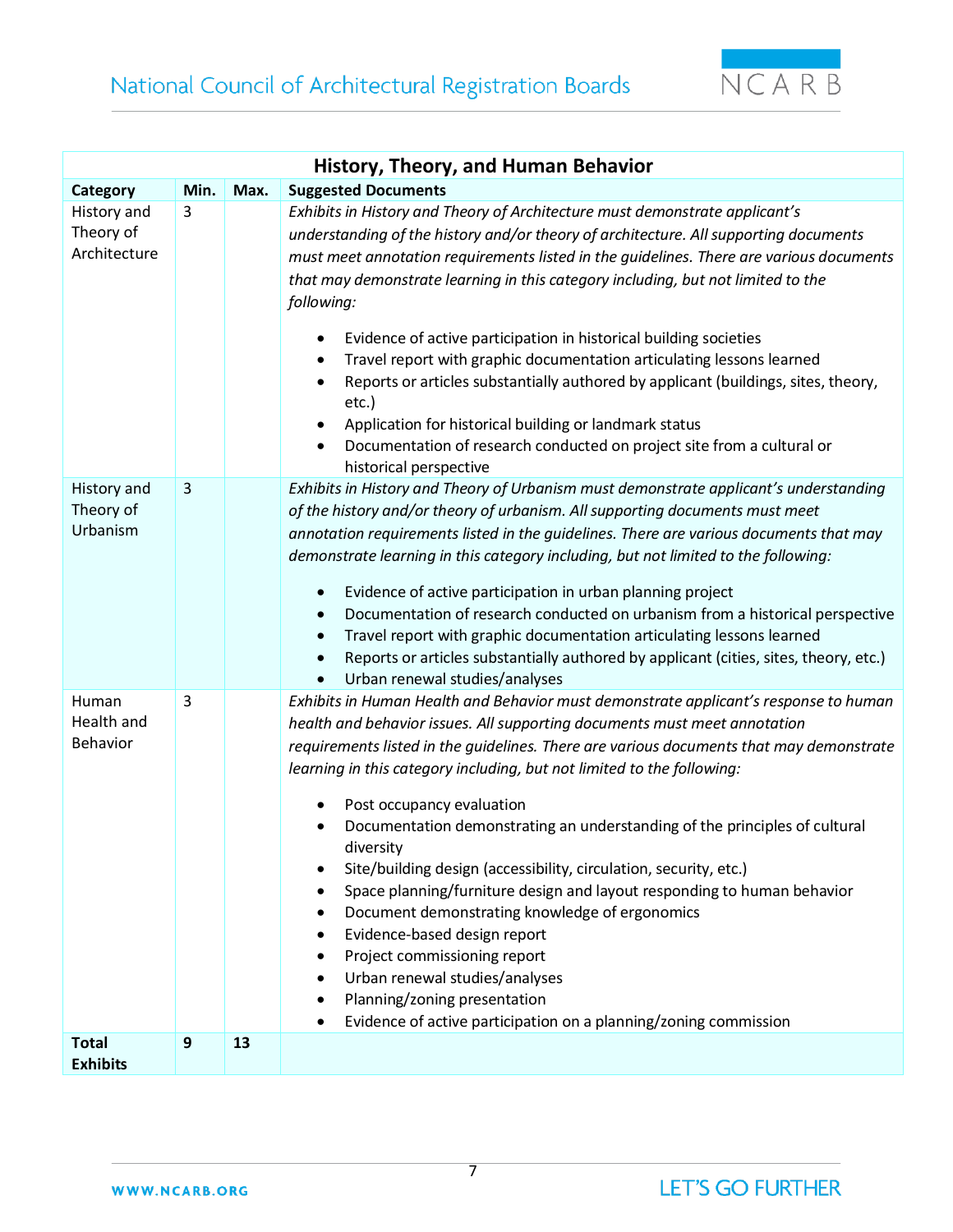

| <b>Design Synthesis</b>            |      |      |                                                                                                                                                                                                                                                                                                                                                                                                                                                                                                                                                                                                                                                                                                                                                                                                                                                                                                                                                 |  |  |  |
|------------------------------------|------|------|-------------------------------------------------------------------------------------------------------------------------------------------------------------------------------------------------------------------------------------------------------------------------------------------------------------------------------------------------------------------------------------------------------------------------------------------------------------------------------------------------------------------------------------------------------------------------------------------------------------------------------------------------------------------------------------------------------------------------------------------------------------------------------------------------------------------------------------------------------------------------------------------------------------------------------------------------|--|--|--|
| Category                           | Min. | Max. | <b>Suggested Documents</b>                                                                                                                                                                                                                                                                                                                                                                                                                                                                                                                                                                                                                                                                                                                                                                                                                                                                                                                      |  |  |  |
| Fundamental<br>Design              | 4    |      | Exhibits in Fundamental Design must contain drawings, diagrams, or sketches<br>illustrating applicant's ability to produce fundamental architectural design. All<br>supporting documents must meet annotation requirements listed in the guidelines.<br>There are various documents that may demonstrate learning in this category<br>including, but not limited to the following:<br>Documentation of interaction with regulatory and planning agencies<br>including drawings or diagrams describing proposed design<br>Sketchbook studies, bubble diagrams illustrating design thought process<br>Narrative of design concept and process illustrated with drawings, sketches<br>or diagrams<br>Plans, elevations, sketches, or diagrams showing organizational elements<br>such as solid/void, public/private, and transparency/opacity                                                                                                      |  |  |  |
| Investigative<br>Design            | 4    |      | Exhibits in Investigative Design must present research conducted to inform design<br>decisions. Exhibits must include drawings, sketches, and/or diagrams<br>supplementing the research. All supporting documents must meet annotation<br>requirements listed in the guidelines. There are various documents that may<br>demonstrate learning in this category including, but not limited to the following:<br>Building section studies and analysis<br>$\bullet$<br>Site research and analysis (alternative locations, cost, etc.)<br>Research on precedents and/or building type<br>$\bullet$<br>Floor plans or elevations / sections with analysis of ordering systems such<br>$\bullet$<br>as balance/symmetry, geometry, hierarchy, and layering.<br>Code research and description of effect on design<br>Sketches or diagrams comparing two or more systems considered for a<br>project<br>Building related data analysis and projections |  |  |  |
| Design Building<br>and Integration | 4    |      | Exhibits in Design and Building Integration must contain documents demonstrating<br>applicant's ability to integrate building systems in project design. All supporting<br>documents must meet annotation requirements listed in the guidelines. There are<br>various documents that may demonstrate learning in this category including, but<br>not limited to the following:<br>Design for complex project describing incorporation of complex program<br>requirements<br>3D BIM coordination model view, showing relationships of systems<br>Renewable energy study<br>Coordination drawings for a complex project integrating required services<br>and systems (MEP, structural, electrical, communications, etc.)<br>LEED certification application and documentation<br>Description and illustration of special systems integrated into architectural<br>design (solar design, green roofs, wind design, etc.)                            |  |  |  |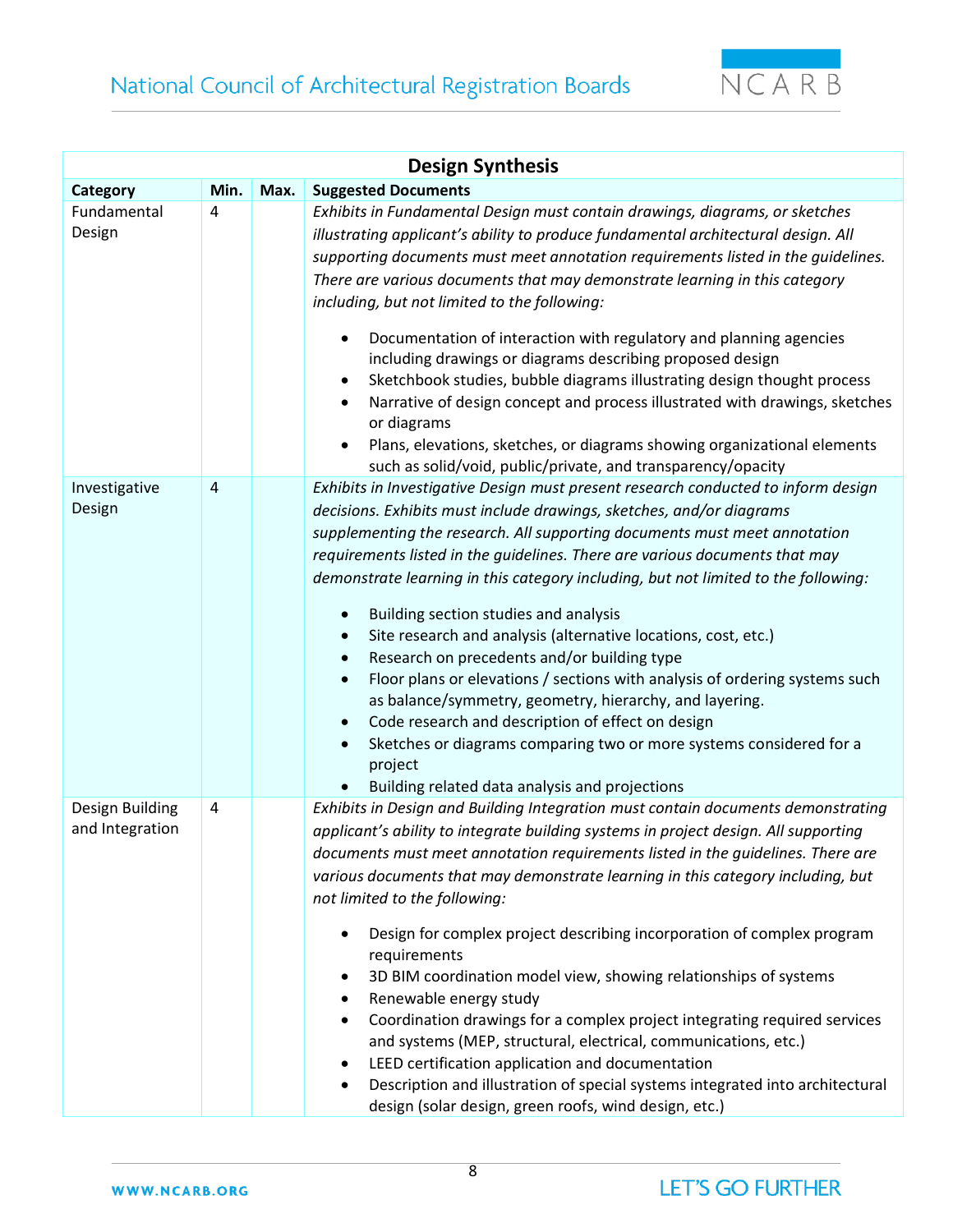

|                       |  | Solution for challenging grade changes integrated to building architectural<br>design |
|-----------------------|--|---------------------------------------------------------------------------------------|
| <b>Total Exhibits</b> |  |                                                                                       |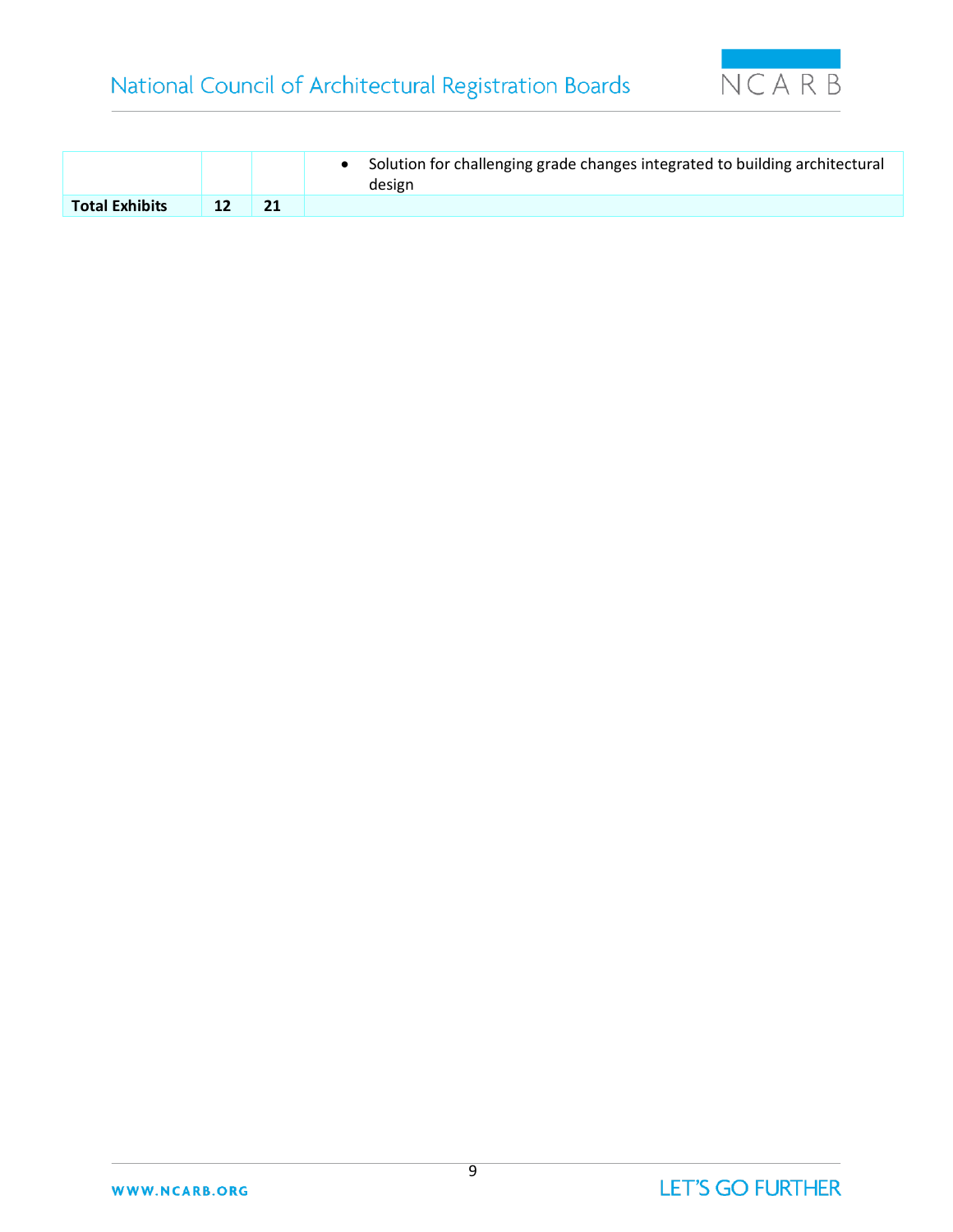

| <b>Building Technology</b>                         |                |      |                                                                                                                                                                                                                                                                                                                                                                                                                                                                                                                                                                                                                                                                                                                                                                                                                                                                                                                                                                                                                                                  |  |  |
|----------------------------------------------------|----------------|------|--------------------------------------------------------------------------------------------------------------------------------------------------------------------------------------------------------------------------------------------------------------------------------------------------------------------------------------------------------------------------------------------------------------------------------------------------------------------------------------------------------------------------------------------------------------------------------------------------------------------------------------------------------------------------------------------------------------------------------------------------------------------------------------------------------------------------------------------------------------------------------------------------------------------------------------------------------------------------------------------------------------------------------------------------|--|--|
| Category                                           | Min.           | Max. | <b>Suggested Documents</b>                                                                                                                                                                                                                                                                                                                                                                                                                                                                                                                                                                                                                                                                                                                                                                                                                                                                                                                                                                                                                       |  |  |
| Structural<br>Systems                              | 3              |      | Exhibits in Structural Systems may include structural engineering drawings, with<br>annotations by applicant, indicating coordination of proposed solution with the<br>architectural design. All supporting documents must meet annotation requirements<br>listed in the guidelines. There are various documents that may demonstrate<br>learning in this category including, but not limited to the following<br>Written report with graphic documentation describing the process of<br>evaluation and selection of a structural system for a project, articulating<br>lessons learned<br>Drawings showing integration and coordination of structural<br>systems/elements with other building systems<br>Structural systems analysis (load, seismic, wind, etc.)<br>Annotated project construction photographs showing structural framing,<br>details, or special conditions.<br>Plans, sections, and details clearly documenting structural systems                                                                                            |  |  |
| Environmental<br><b>Control Systems</b>            | 3              |      | Exhibits in Environmental Control Systems may include mechanical engineering<br>drawings, annotated by applicant, to demonstrate understanding of system<br>concepts. All supporting documents must meet annotation requirements listed in<br>the guidelines. There are various documents that may demonstrate learning in this<br>category including, but not limited to the following:<br>Building HVAC system selection analysis<br>Building envelope performance analysis (thermal, moisture management)<br>$\bullet$<br>Plans, sections, and details clearly documenting the HVAC and<br>$\bullet$<br>environmental control systems<br>Description of sustainable principles and design strategies incorporated in a<br>project<br>Drawings showing integration and coordination of HVAC and<br>$\bullet$<br>environmental control systems with other building systems<br>Implementation of smart building technologies<br>Environmental systems study (Passive solar shading analysis, indoor air<br>quality assessment, acoustical, etc.) |  |  |
| Construction<br>Materials and<br><b>Assemblies</b> | $\overline{4}$ |      | Exhibits in Construction Materials and Assemblies must demonstrate applicant's<br>understanding of materials selection and assembly details. All supporting<br>documents must meet annotation requirements listed in the guidelines. There are<br>various documents that may demonstrate learning in this category including, but<br>not limited to the following:<br>Evaluative studies (green design, life cycle, daylighting, solar, energy, fire<br>$\bullet$<br>assemblies, acoustics, net zero carbon emissions, etc.)                                                                                                                                                                                                                                                                                                                                                                                                                                                                                                                     |  |  |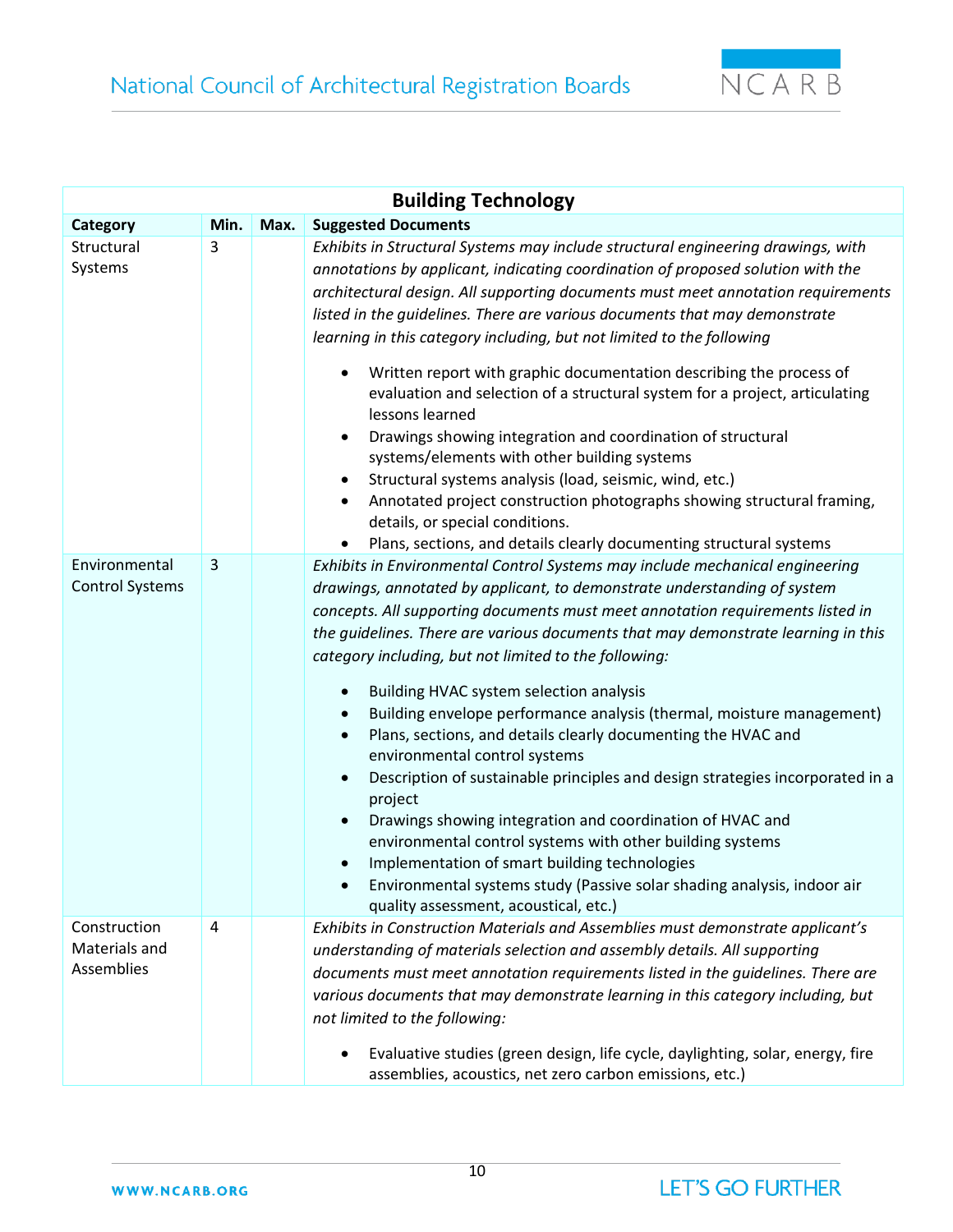

|                                                     |                | Written report with graphic documentation describing the process of<br>evaluation and selection of construction materials and assemblies for a<br>project, articulating lessons learned<br>Construction documents clearly illustrating the materials selection and<br>assembly                                                                                                                                                                                                                                                                                                                                                                                                                                                                                                                                               |
|-----------------------------------------------------|----------------|------------------------------------------------------------------------------------------------------------------------------------------------------------------------------------------------------------------------------------------------------------------------------------------------------------------------------------------------------------------------------------------------------------------------------------------------------------------------------------------------------------------------------------------------------------------------------------------------------------------------------------------------------------------------------------------------------------------------------------------------------------------------------------------------------------------------------|
| <b>Building Service</b><br>and Enclosure<br>Systems | $\overline{4}$ | Exhibits in Building Service and Enclosure Systems must contain documents<br>reflecting integration of building services and systems and may include annotated<br>engineering drawings. All supporting documents must meet annotation<br>requirements listed in the guidelines. There are various documents that may<br>demonstrate learning in this category including, but not limited to the following:<br>Plans, sections, elevations, details, and specifications clearly documenting<br>building services, analysis, selection, and integration (MEP, etc.)<br>Plans, sections, elevations, details, and specifications clearly documenting<br>building systems, analysis, selection, and integration (communications,<br>security, etc.)<br>Energy efficiency studies of mechanical, electrical, and plumbing systems |
| Technical<br>Documentation                          | $\overline{4}$ | Exhibits in Technical Documentation must demonstrate applicant's ability to<br>prepare clear technical drawings and specifications. All supporting documents must<br>meet annotation requirements listed in the guidelines. There are various documents<br>that may demonstrate learning in this category including, but not limited to the<br>following:<br>3D modeling<br>Photographs of building model<br>Construction phase directives, supplemental instructions, requests for<br>information, etc. (text, data, drawings, etc.)<br>Project specifications<br>Construction documents clearly illustrating a buildable design                                                                                                                                                                                            |
| <b>Project Cost</b><br>Analysis                     | 3              | Exhibits in Project Cost Analysis must demonstrate, through annotations,<br>applicant's understanding of project cost analysis and management. All supporting<br>documents must meet annotation requirements listed in the guidelines. There are<br>various documents that may demonstrate learning in this category including, but<br>not limited to the following:<br>Construction project budget (data analysis, design options, design,<br>construction, value engineering analysis, change order, etc.)<br><b>Bid alternates</b><br>$\bullet$<br>Cost-loaded project schedule including design and construction activities<br>Preliminary project budget (financing study, feasibility study, life-cycle cost<br>study, etc.)                                                                                           |
| <b>Building</b><br>Performance                      | 4              | Exhibits in Building Performance must include studies investigating the impact of<br>factors influencing design decisions. All supporting documents must meet<br>annotation requirements listed in the guidelines. There are various documents that                                                                                                                                                                                                                                                                                                                                                                                                                                                                                                                                                                          |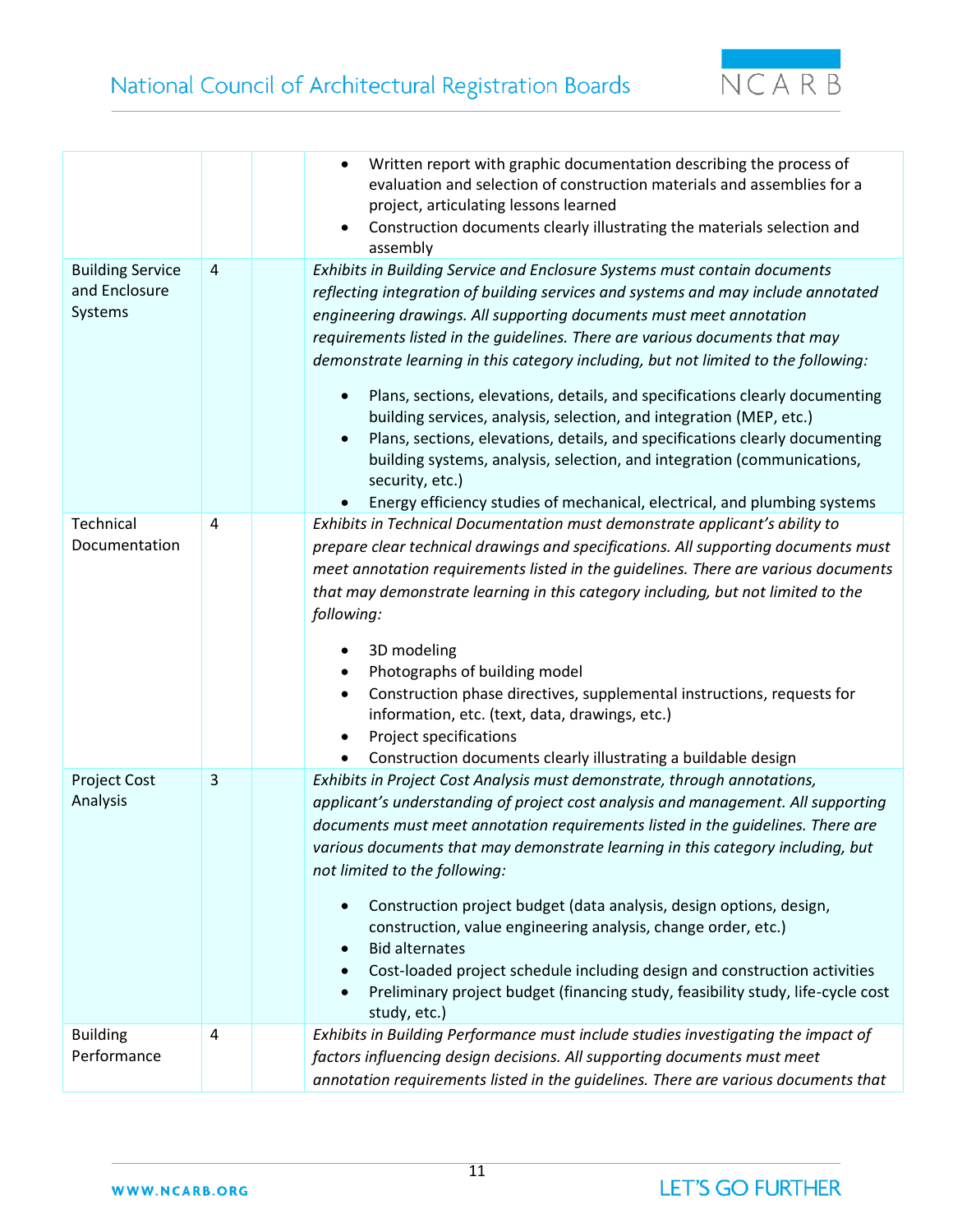

|                       |    |    | may demonstrate learning in this category including, but not limited to the<br>following:                                                                                                                          |
|-----------------------|----|----|--------------------------------------------------------------------------------------------------------------------------------------------------------------------------------------------------------------------|
|                       |    |    | Written narrative of sustainable principles related to environmental impact<br>$\bullet$<br>as incorporated into a project<br>Samples of specifications in support of materials selected<br>Energy modeling report |
|                       |    |    | Daylighting/solar modeling report                                                                                                                                                                                  |
|                       |    |    | Computational fluid dynamics report                                                                                                                                                                                |
|                       |    |    | Post occupancy evaluation/performance verification reports                                                                                                                                                         |
| <b>Total Exhibits</b> | 25 | 34 |                                                                                                                                                                                                                    |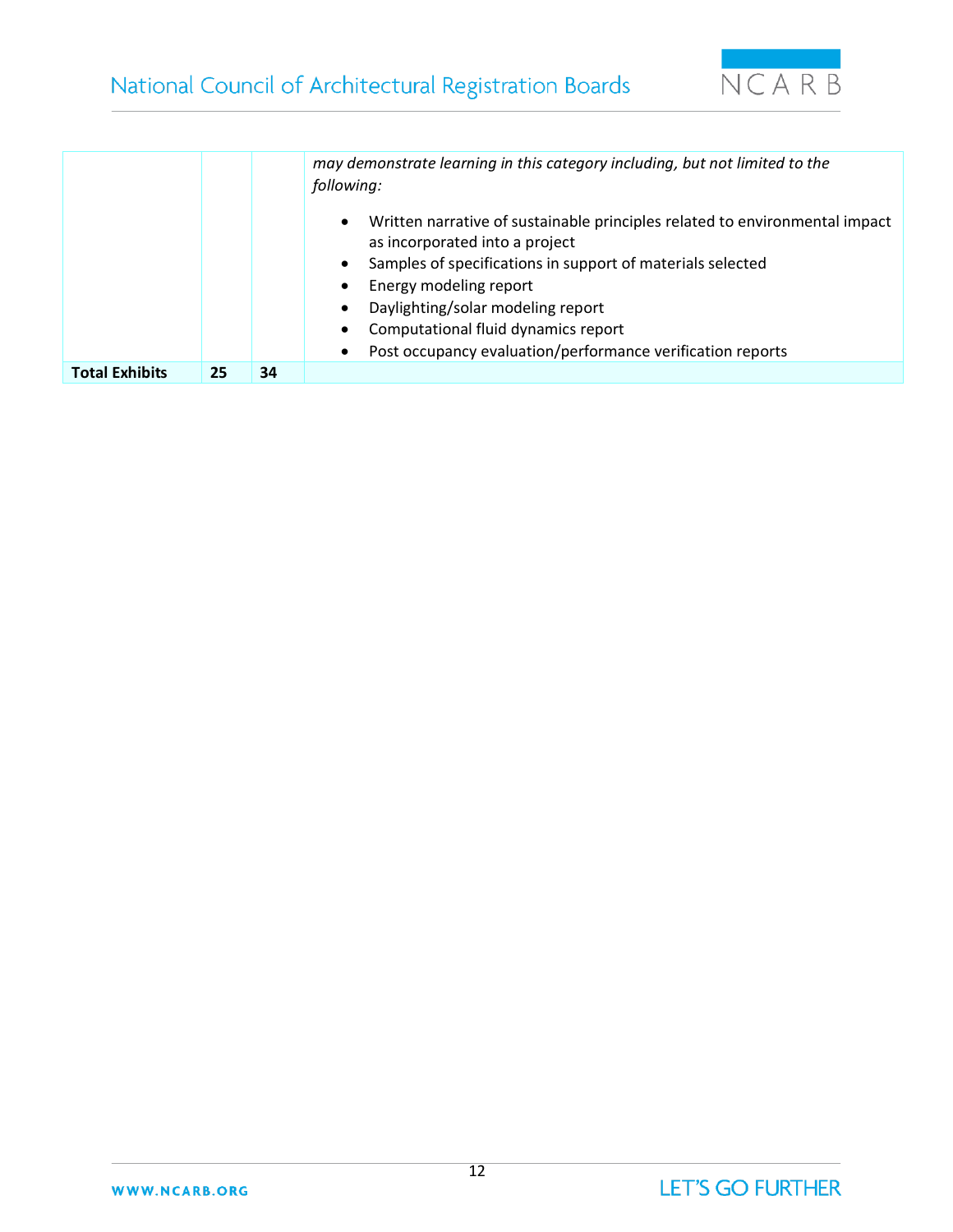

| <b>Professional Practice</b>  |                |      |                                                                                                                                                                                                                                                                                                                                                                                                                                                                                                                                                                                                                                                                                                                                                                                                                                                                                                                     |  |  |
|-------------------------------|----------------|------|---------------------------------------------------------------------------------------------------------------------------------------------------------------------------------------------------------------------------------------------------------------------------------------------------------------------------------------------------------------------------------------------------------------------------------------------------------------------------------------------------------------------------------------------------------------------------------------------------------------------------------------------------------------------------------------------------------------------------------------------------------------------------------------------------------------------------------------------------------------------------------------------------------------------|--|--|
| Category                      | Min.           | Max. | <b>Suggested Documents</b>                                                                                                                                                                                                                                                                                                                                                                                                                                                                                                                                                                                                                                                                                                                                                                                                                                                                                          |  |  |
| Project<br>Management         | $\overline{2}$ |      | Exhibits in Project Management must demonstrate applicant's experience in<br>managing construction projects. All supporting documents must meet annotation<br>requirements listed in the quidelines. There are various documents that may<br>demonstrate learning in this category including, but not limited to the following:<br>Project schedules (critical path analysis, phasing, benchmarks, etc.)<br>٠<br>Narrative describing project delivery methods considered for a project<br>Narrative describing project team assembly<br>$\bullet$<br>Project specifications document (front end - Divisions 0 and 1)<br>٠<br>Contract development<br>٠<br>Project fee development<br>$\bullet$<br><b>Bids evaluation</b><br>Construction phase project documentation<br>Project plan or work breakdown structure                                                                                                   |  |  |
| <b>Business</b><br>Management | $\overline{2}$ |      | Exhibits in Business Management must demonstrate applicant's experience in<br>practice management areas. All supporting documents must meet annotation<br>requirements listed in the guidelines. There are various documents that may<br>demonstrate learning in this category including, but not limited to the following:<br>Business plan strategy/outline<br>Human resources manual, policies, etc.<br>Firm business brochure<br>$\bullet$<br>Business data, analytics and projections<br>Description of marketing strategy<br>$\bullet$<br>Professional development strategies<br>$\bullet$<br>Insurance and risk management                                                                                                                                                                                                                                                                                   |  |  |
| Laws and<br>Regulations       | 2              |      | Exhibits in Laws and Regulations must demonstrate applicant's understanding of<br>laws and regulations affecting practice. All supporting documents must meet<br>annotation requirements listed in the guidelines. There are various documents that<br>may demonstrate learning in this category including, but not limited to the<br>following:<br>Documents reflecting integration of accessibility standards, barrier-free<br>design guidelines, environmental regulations, life safety requirements,<br>building code provisions, etc.<br>Written report articulating lessons learned through participation in<br>continuing education courses in professional liability insurance<br>Written report articulating lessons learned through the process of<br>evaluation and selection of professional liability insurance<br>Written report articulating lessons learned through service as an expert<br>witness |  |  |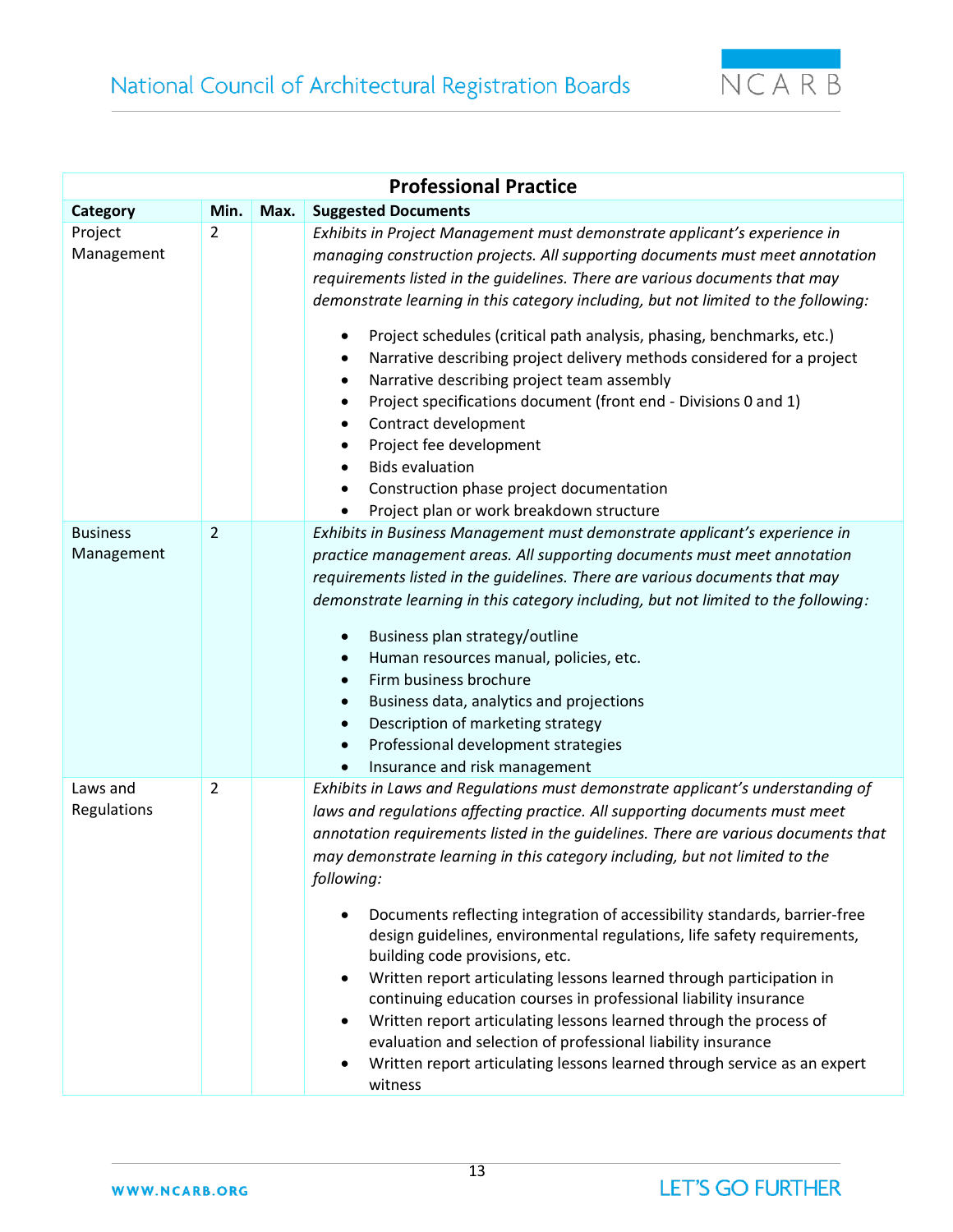



|                                       |              |    | Written report articulating lessons learned through the interpretation of<br>$\bullet$<br>the practice act and its effect on the services you can legally provide<br>Written report describing service on rule-making body or advocacy service<br>$\bullet$<br>at the local, state, or national level, articulating lessons learned<br>Code compliance analysis<br>$\bullet$                                                                                                                                                                                                                                                                                                 |
|---------------------------------------|--------------|----|------------------------------------------------------------------------------------------------------------------------------------------------------------------------------------------------------------------------------------------------------------------------------------------------------------------------------------------------------------------------------------------------------------------------------------------------------------------------------------------------------------------------------------------------------------------------------------------------------------------------------------------------------------------------------|
| Ethics and<br>Professional<br>Conduct | $\mathbf{1}$ |    | Exhibits in Ethics and Professional Conduct must demonstrate applicant's<br>understanding and integration of professional ethics in candidate's application of<br>professional judgment in architectural design and practice. All supporting<br>documents must meet annotation requirements listed in the guidelines. There are<br>various documents that may demonstrate learning in this category including, but<br>not limited to the following:<br>Complete NCARB's Professional Conduct Continuum Education series<br>Written report describing your application of the AIA's Code of Ethics or<br>$\bullet$<br>NCARB's Model Rules of Conduct in professional practice |
| <b>Total Exhibits</b>                 | 7            | 12 |                                                                                                                                                                                                                                                                                                                                                                                                                                                                                                                                                                                                                                                                              |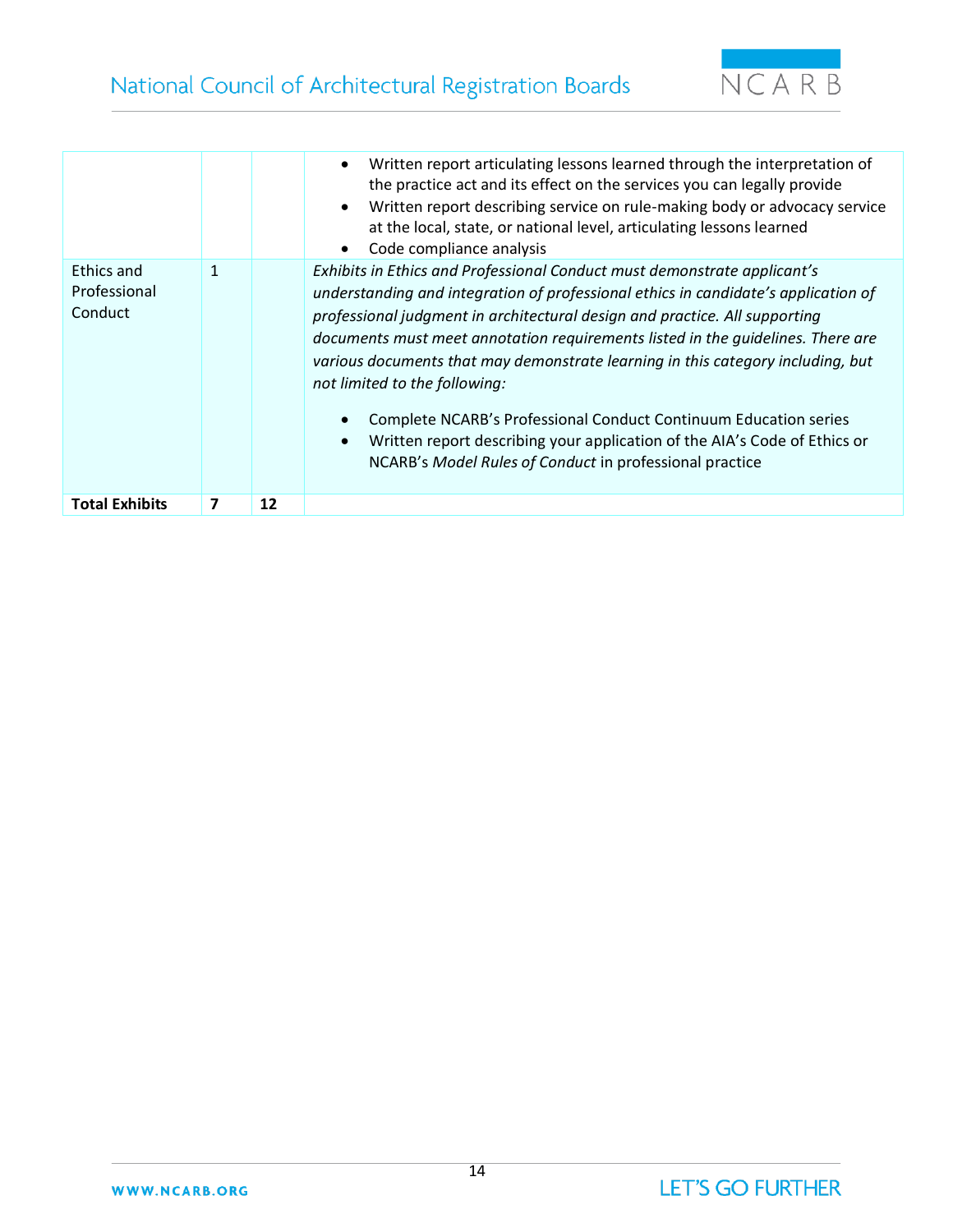

# **Activities**

Activities include anything unrelated to a specific project, such as work experiences, life experiences, workshops, seminars, continuing education courses, or other professional activities. Evidence of attending continuing education courses must include a detailed description of what you learned, how it applies to the category being addressed, and, where possible, how you applied what you learned to a specific project. A reiteration/copy of Learning Objectives is not sufficient evidence of learning.

# **Submission**

You are encouraged to submit your initial portfolio within three months of your notice of eligibility. Please be advised that when your portfolio is submitted, you are required to meet the NCARB *Education Standard* in effect at the time of submission. *Please be sure to proofread and correct any grammatical errors before submitting your certificate portfolio for review.* Once you submit your portfolio, you will be unable to make additional edits until your portfolio has been reviewed and returned. NCARB will be notified of your submission and will assign two architects from our pool of trained reviewers to independently evaluate your portfolio.

- 1. Your reviewers will review and evaluate your submitted exhibits against the subject area definition and requirements and return the portfolio to you if they need clarification or additional information. You should receive your evaluated portfolio within six weeks.
- 2. If your portfolio is returned to you with issues raised by the reviewer(s), you can address them through additional explanations or exhibits. If an issue is unclear, you can contact NCARB for assistance.
- 3. Portfolios that are returned with issues raised must be addressed and resubmitted within six weeks of receiving portfolio comments. If issues are not addressed within this time frame, your portfolio review and certification process may be delayed.
- 4. Your reviewers will evaluate the updated issues and either mark them as resolved or return them to you for further clarification. Once all issues are resolved, NCARB will conduct a final evaluation of your NCARB Record before an NCARB Certificate is issued.

#### **Please Note:**

- All submissions become part of your NCARB Record. NCARB reserves the right to verify information and/or documentation submitted.
- All confidential information should be redacted prior to submission.
- It is your responsibility to ensure that your portfolio conforms to all requirements and that all information and documentation is accurate and complete.
- You are encouraged to clarify any questions you may have with the Experience + Education Directorate prior to submitting your portfolio at **[educationalternative@ncarb.org](mailto:educationalternative@ncarb.org)**.

# **Reciprocity**

Many architects apply for an NCARB Certificate to seek reciprocal registration in other U.S. jurisdictions. Reciprocal registration requirements vary, and not all jurisdictions accept an NCARB Certificate issued upon satisfaction of the education requirement through the education alternative program. NCARB's **[licensing requirements tool](http://www.ncarb.org/get-licensed/licensing-requirements-tool)** includes the basic requirements of each jurisdiction and includes links to each jurisdiction's website for more information. Because requirements may change, it is important to confirm requirements with the jurisdiction in which you are seeking reciprocal registration.